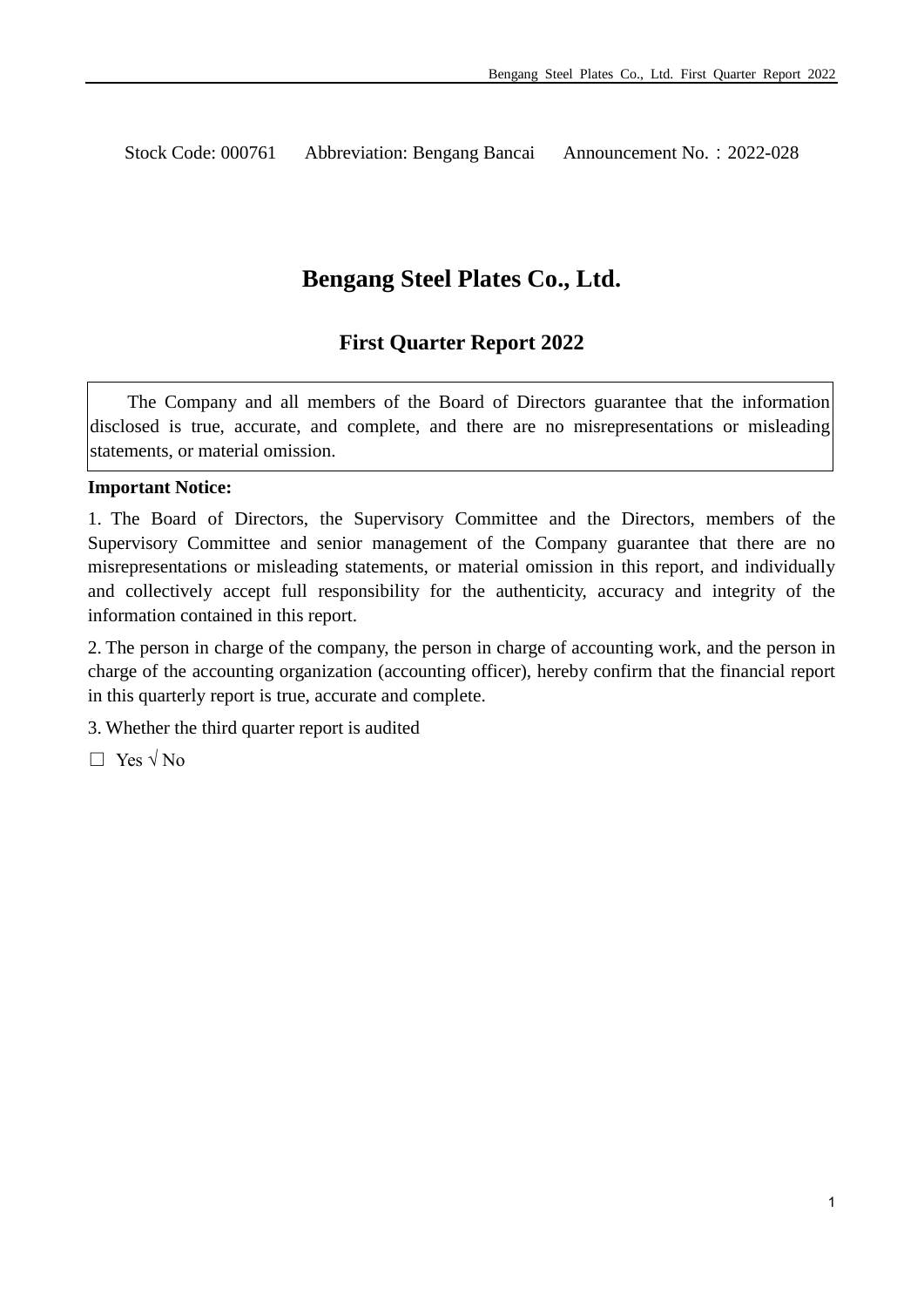### **I. Summary of Financial Index**

### **1. Summary of Accounting data and Financial index**

Whether the Company makes retroactive adjustment or restatement of the accounting data of the previous year

 $\Box$  Yes  $\sqrt{\rm ~No}$ 

|                                                                                                                      | Current reporting<br>Previous reporting<br>period<br>period |                                         | Changes $(+/-)$ |
|----------------------------------------------------------------------------------------------------------------------|-------------------------------------------------------------|-----------------------------------------|-----------------|
| Operating income (RMB)                                                                                               | 16,621,491,876.35                                           | 15,252,265,770.99                       | 8.98%           |
| Net profit attributable to the shareholders of<br>the listed company (RMB)                                           | 433,939,380.46                                              | 686,599,759.65                          | -36.80%         |
| Net profit after deducting of non-recurring<br>gain/loss attributable to the shareholders of<br>listed company (RMB) | 423,326,955.85                                              | 678, 208, 256. 33                       | $-37.58\%$      |
| Net cash flows from operating activities<br>(RMB)                                                                    | 289,055,672.76                                              | -966,470,265.23                         | 130.35%         |
| Basic earnings per share (RMB/Share)                                                                                 | 0.11                                                        | 0.18                                    | $-38.89%$       |
| Diluted earnings per share (RMB/Share)                                                                               | 0.11                                                        | 0.18                                    | $-38.89%$       |
| Weighted average return on equity                                                                                    | 1.91%                                                       | 3.21%                                   | $-1.30\%$       |
|                                                                                                                      | End of the current<br>reporting period                      | End of the previous<br>reporting period | Changes $(+/-)$ |
| Total assets (RMB)                                                                                                   | 51,152,657,504.80                                           | 55, 147, 123, 275. 30                   | $-7.24%$        |
| Net assets attributable to shareholders of the<br>listed company (RMB)                                               | 22,953,219,837.58                                           | 22,500,969,014.30                       | 2.01%           |

### **2. Items and amount of non-recurring profit and loss**

√ Applicable □ Not applicable

|                                                                        |                          | Unit: Yuan   |
|------------------------------------------------------------------------|--------------------------|--------------|
| Items                                                                  | Current reporting period | <b>Notes</b> |
| Profit or loss from disposal of non-current assets (including the      | 3,778,746.80             |              |
| write-off part for which assets impairment provision is made)          |                          |              |
| Details of government subsidies recorded into current profits and loss |                          |              |
| (except such government subsidy closely related to the company's       |                          |              |
| normal business operation, meeting the regulation of national policy   | 15,494,362.00            |              |
| and enjoyed constantly in certain quota or quantity according to a     |                          |              |
| certain standard)                                                      |                          |              |
| Other non-operating revenue and expenditure other than above items     | $-5,097,833.81$          |              |
| Less: Impact of income tax                                             | 3,543,818.75             |              |
| Impact of minority interests (after tax)                               | 19,031.63                |              |
| Total                                                                  | 10,612,424.61            | --           |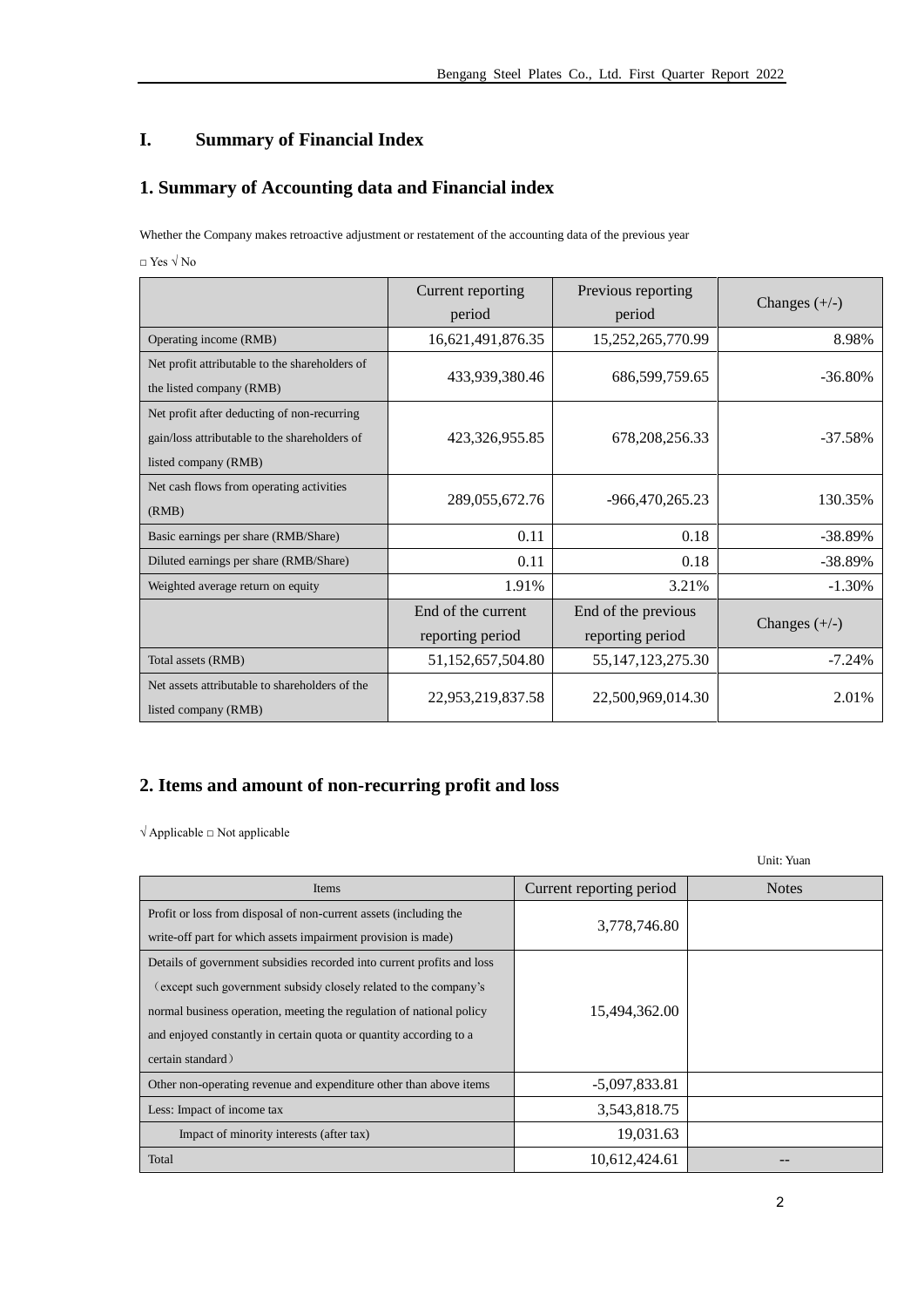Other circumstances can be defined as non-recurring profit and loss:

□ Applicable √ Not applicable

There is no other circumstances can be defined as non-recurring profit and loss.

For the Company's non-recurring profit and loss items as defined in "the Explanatory Announcement No.1 on information disclosure for Companies Offering their Securities to the Public-Non-recurring Profits and Losses" and its non-recurring profit and loss items as illustrated in "the Explanatory Announcement No.1 on information disclosure for Companies Offering their Securities to the Public-Non-recurring Profits and Losses" which have been defined as recurring profits and losses, it is necessary to explain the reason.

□ Applicable √ Not applicable

None of Non-recurring profit and loss items recognized as recurring profit and loss items as defined by "the Explanatory Announcement No.1 on information disclosure for Companies Offering their Securities to the Public-Non-recurring Profits and Losses" in the report period.

#### **3. Major Changes in Financial Data and Financial Index and Reasons**

- √ Applicable □ Not applicable
- Items and reasons for the changes of more than 30% compared with the beginning of the year in the consolidated statement

| 1. Statement of Financial Position             | Increase /<br><b>Decrease</b> | <b>Reasons</b>                                                                                                                          |
|------------------------------------------------|-------------------------------|-----------------------------------------------------------------------------------------------------------------------------------------|
| Cash at bank and on hand                       | $-36%$                        | Due to the increase of disbursement of<br>mature bills and loan repayment.                                                              |
| Notes receivables                              | $-36%$                        | Bill endorsement is greater than nots<br>received.                                                                                      |
| Other current assets                           | 39%                           | Due to the increase of input VAT.                                                                                                       |
| Notes payables                                 | $-68\%$                       | Due to the maturity of notes.                                                                                                           |
| Non-current liabilities due within<br>one year | 55%                           | Due to the increase of long term loans and<br>liabilities reclassified<br>lease<br>into<br>non-current liabilities due within one year. |

 Items and reasons for the changes of more than 30% compared to January to March 2021 in the consolidated financial statements Т

| Increase /<br>2. Statement of comprehensive income<br><b>Decrease</b> | <b>Reasons</b> |
|-----------------------------------------------------------------------|----------------|
|-----------------------------------------------------------------------|----------------|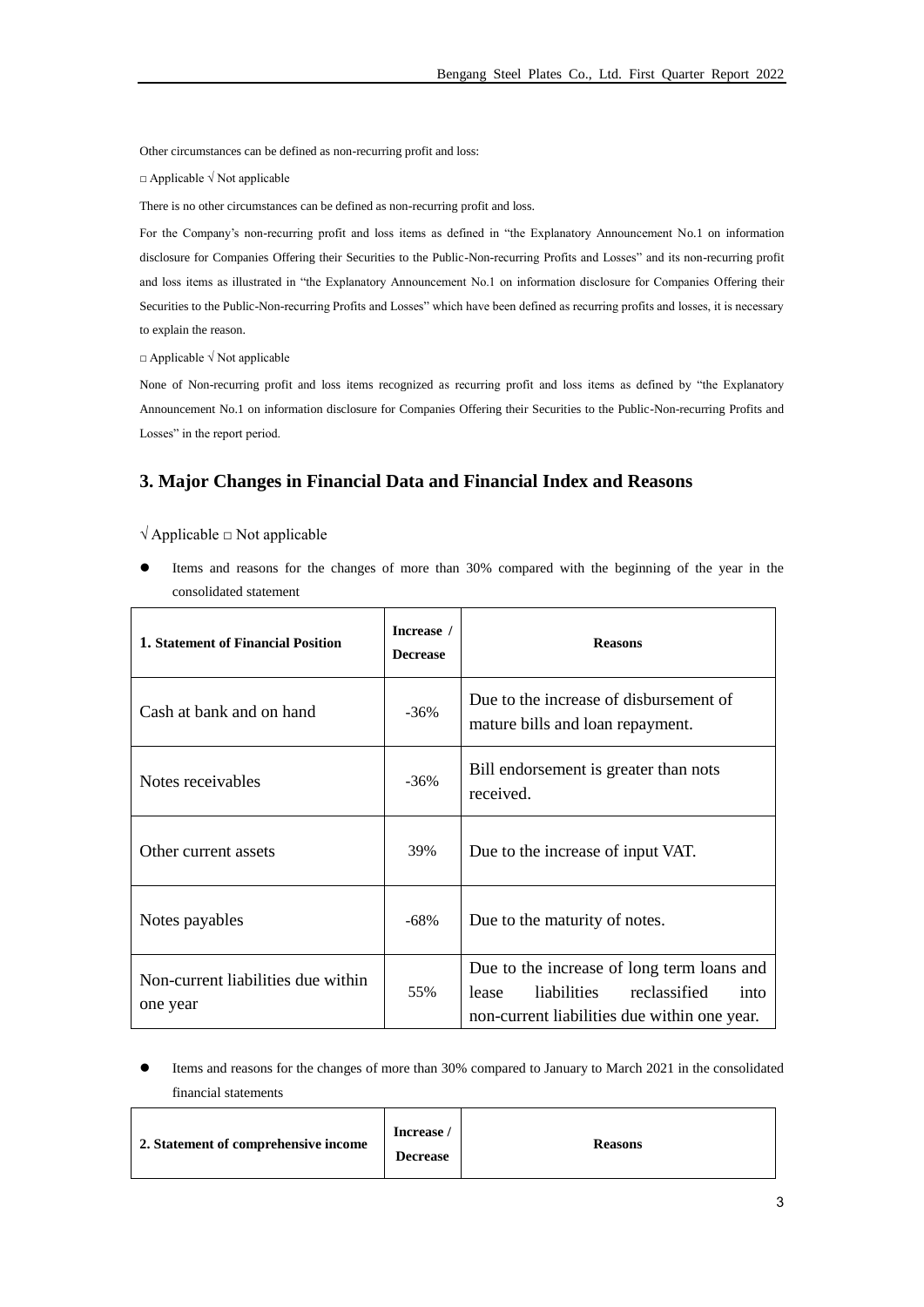| Tax and surcharges                                                                            | $-58%$                        | Due to the decrease of VAT during the<br>current period.         |
|-----------------------------------------------------------------------------------------------|-------------------------------|------------------------------------------------------------------|
| 3. Statement of cash flows                                                                    | Increase /<br><b>Decrease</b> | <b>Reasons</b>                                                   |
| Cash received from sale of goods or<br>rendering of services                                  | 33%                           | Due to the increase of revenue and cash<br>prepaid by customers. |
| Cash paid for acquisition of fixed<br>assets, intangible assets and other<br>long-term assets | $-69\%$                       | Due to the decrease of cash paid for<br>acquisition of assets.   |
| Cash received of borrowings                                                                   | $-87\%$                       | Due to the decrease of borrowings.                               |
| Cash repayments of borrowings                                                                 | $-38\%$                       | Due to the decrease of cash paid for debt<br>repayment.          |

### **II. Shareholders Information**

# **1. Total number of common shareholders, preferred shareholders whose voting rights restored, and shareholding of top 10 shareholders**

|                                                                              |                                 |               |               |                           |                                                                                                                                   |          | Unit: Share                    |             |
|------------------------------------------------------------------------------|---------------------------------|---------------|---------------|---------------------------|-----------------------------------------------------------------------------------------------------------------------------------|----------|--------------------------------|-------------|
| Total number of common<br>shareholders at the end of the<br>reporting period |                                 | 69,331        |               |                           | The total number of preferred<br>shareholders whose voting rights has<br>been restored at end of the reporting<br>period (if any) |          | $\mathbf{0}$                   |             |
|                                                                              |                                 |               |               |                           | Shareholding by Top 10 shareholders                                                                                               |          |                                |             |
| Name of the                                                                  | Nature of                       | Proportion of | Quantity      | of                        | Amount of                                                                                                                         |          | Number of share pledged/frozen |             |
| shareholder                                                                  | shareholder                     | shares held   | shares        | restricted shares<br>held | State of share                                                                                                                    | Quantity |                                |             |
| Benxi Steel & Iron                                                           | State-owne                      |               |               |                           |                                                                                                                                   | Pledged  | 110,000,000                    |             |
| (Group) Co., Ltd.                                                            | d legal<br>person               | 58.65%        | 2,409,628,094 |                           |                                                                                                                                   |          | Frozen                         | 102,100,000 |
| <b>Bengang Group</b><br>Co., Ltd.                                            | State-owne<br>d legal<br>person | 17.95%        | 737, 371, 532 |                           |                                                                                                                                   |          |                                |             |
| Zhang Wenyou                                                                 | Domestic<br>natural<br>person   | 0.47%         | 19,149,967    |                           |                                                                                                                                   |          |                                |             |
| Hong Kong<br>Securities                                                      | Foreign<br>legal person         | 0.46%         | 19,013,163    |                           |                                                                                                                                   |          |                                |             |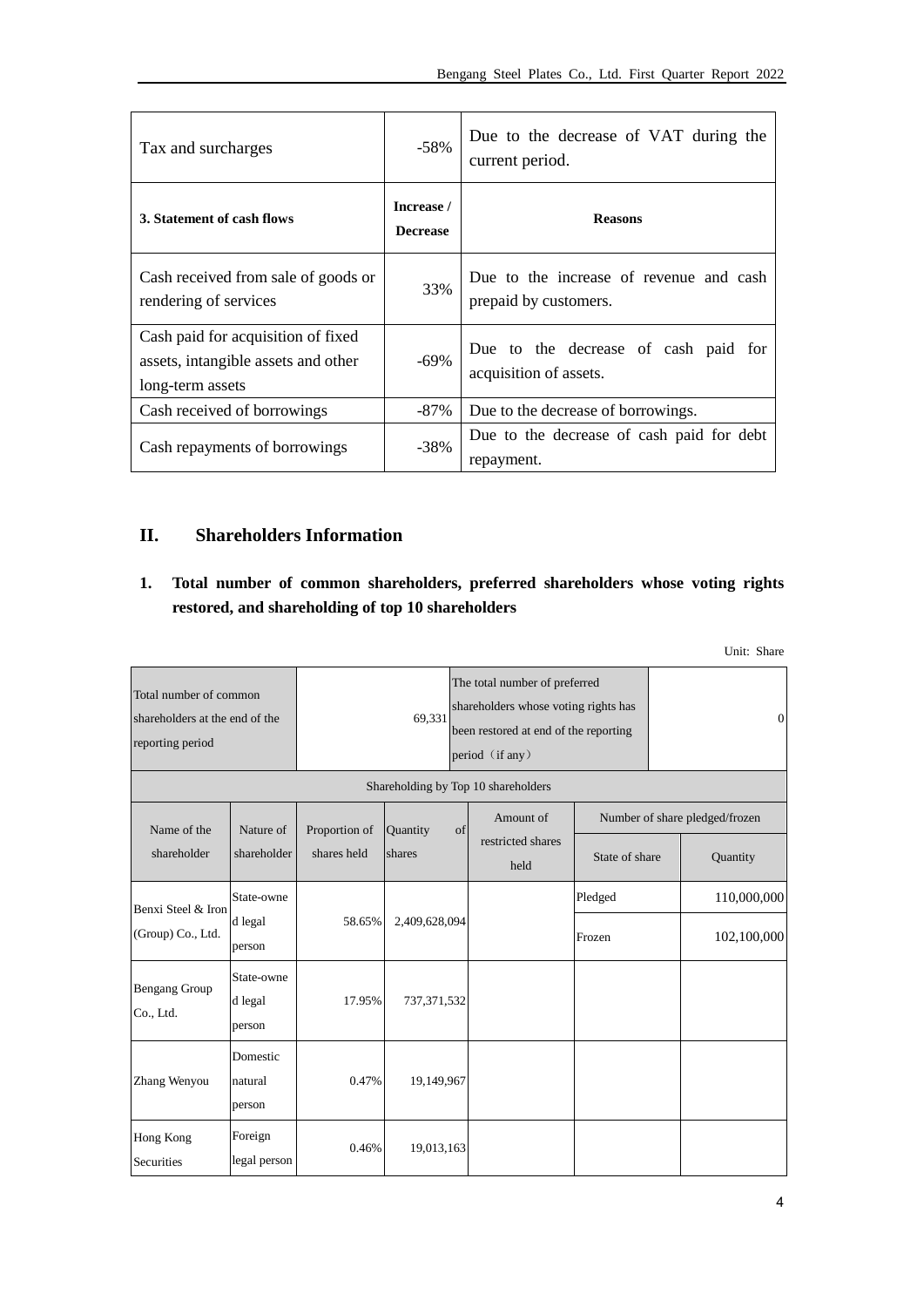| Clearing Company                                                                                                                                                                 |                                 |               |               |                                                            |                                                      |                           |
|----------------------------------------------------------------------------------------------------------------------------------------------------------------------------------|---------------------------------|---------------|---------------|------------------------------------------------------------|------------------------------------------------------|---------------------------|
| Ltd.                                                                                                                                                                             |                                 |               |               |                                                            |                                                      |                           |
| Lyu Ruijun                                                                                                                                                                       | Domestic<br>natural<br>person   | 0.39%         | 15,944,000    |                                                            |                                                      |                           |
| Zhou Wei                                                                                                                                                                         | Domestic<br>natural<br>person   | 0.20%         | 8,245,031     |                                                            |                                                      |                           |
| <b>MORGAN</b><br>STANLEY & CO. Overseas<br>INTERNATIONA legal person<br>L PLC                                                                                                    |                                 | 0.19%         | 8,005,819     |                                                            |                                                      |                           |
| China<br><b>Construction Bank</b><br>- Huaan<br>State-owned<br>Enterprise Reform Others<br>Theme Flexible<br>Allocation of<br><b>Hybrid Securities</b><br><b>Investment Fund</b> |                                 | 0.19%         | 7,858,800     |                                                            |                                                      |                           |
| <b>Guosen Securities</b><br>Co., Ltd.                                                                                                                                            | State-owne<br>d legal<br>person | 0.18%         | 7,500,000     |                                                            |                                                      |                           |
| <b>CHINA</b><br><b>INTERNATIONA</b><br><b>L CAPITAL</b><br><b>CORPORATION</b><br><b>HONG KONG</b><br><b>SECURITIES</b><br>LTD.                                                   | Overseas<br>legal person        | 0.17%         | 6,999,972     |                                                            |                                                      |                           |
|                                                                                                                                                                                  |                                 |               |               | Shareholding of top 10 shareholders of unrestricted shares |                                                      |                           |
| Name of the shareholder                                                                                                                                                          |                                 |               | period-end    | Number of non-restricted common shares held at the         | Category of shares                                   |                           |
| Benxi Steel & Iron (Group)<br>Co., Ltd.                                                                                                                                          |                                 | 2,409,628,094 |               |                                                            | Category of shares<br>Common shares in<br><b>RMB</b> | Quantity<br>2,409,628,094 |
| Bengang Group Co., Ltd.                                                                                                                                                          |                                 |               | 737, 371, 532 |                                                            |                                                      | 737, 371, 532             |
| Zhang Wenyou                                                                                                                                                                     |                                 | 19,149,967    |               |                                                            | Common shares in<br><b>RMB</b>                       | 19,149,967                |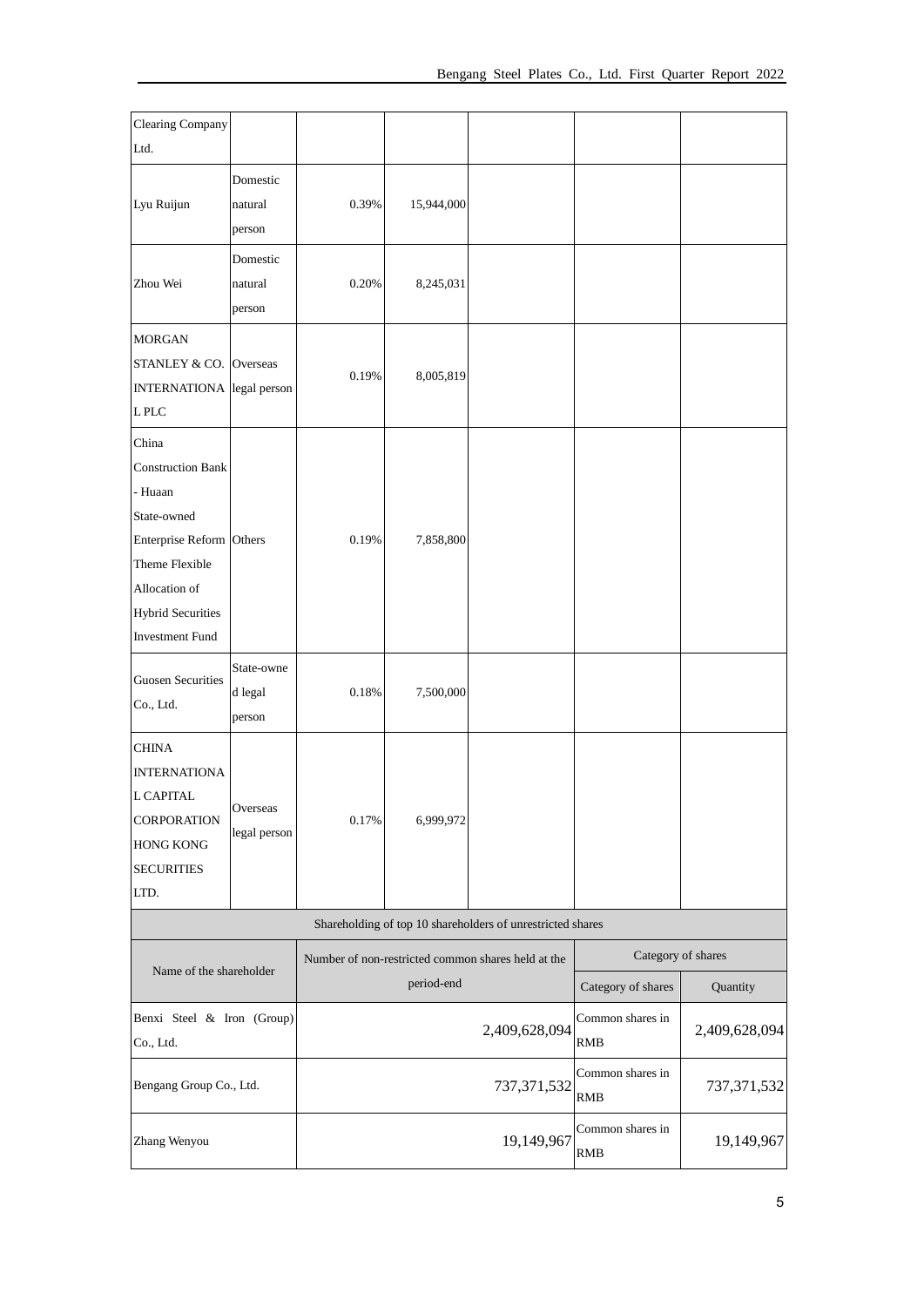| Hong Kong Securities Clearing<br>Company Ltd.                                                                                                       | 19,013,163                                                                                                                                                                                                                                                                                                                                                                                                                                                                                                                                                                                                                         | Common shares in<br><b>RMB</b>    | 19,013,163 |  |
|-----------------------------------------------------------------------------------------------------------------------------------------------------|------------------------------------------------------------------------------------------------------------------------------------------------------------------------------------------------------------------------------------------------------------------------------------------------------------------------------------------------------------------------------------------------------------------------------------------------------------------------------------------------------------------------------------------------------------------------------------------------------------------------------------|-----------------------------------|------------|--|
|                                                                                                                                                     |                                                                                                                                                                                                                                                                                                                                                                                                                                                                                                                                                                                                                                    | Common shares in<br><b>RMB</b>    | 10,140,800 |  |
| Lyu Ruijun                                                                                                                                          | 15,944,000                                                                                                                                                                                                                                                                                                                                                                                                                                                                                                                                                                                                                         | Domestic listed<br>foreign shares | 5,803,200  |  |
| Zhou Wei                                                                                                                                            | 8,245,031                                                                                                                                                                                                                                                                                                                                                                                                                                                                                                                                                                                                                          | Common shares in<br><b>RMB</b>    | 8,245,031  |  |
| MORGAN STANLEY & CO.<br><b>INTERNATIONAL PLC</b>                                                                                                    | 8,005,819                                                                                                                                                                                                                                                                                                                                                                                                                                                                                                                                                                                                                          | Domestic listed<br>foreign shares | 8,005,819  |  |
| China Construction Bank<br>Huaan State-owned Enterprise<br>Reform<br>Theme<br>Flexible<br>Allocation of Hybrid Securities<br><b>Investment Fund</b> | 7,858,800                                                                                                                                                                                                                                                                                                                                                                                                                                                                                                                                                                                                                          | Common shares in<br><b>RMB</b>    | 7,858,800  |  |
| Guosen Securities Co., Ltd.                                                                                                                         | 7,500,000                                                                                                                                                                                                                                                                                                                                                                                                                                                                                                                                                                                                                          | Common shares in<br><b>RMB</b>    | 7,500,000  |  |
| <b>CHINA</b><br><b>INTERNATIONAL</b><br><b>CAPITAL</b><br><b>CORPORATION</b><br>HONG KONG SECURITIES<br>LTD.                                        | 6,999,972                                                                                                                                                                                                                                                                                                                                                                                                                                                                                                                                                                                                                          | Domestic listed<br>foreign shares | 6,999,972  |  |
| Related-parties or<br>acting-in-concert parties among<br>the above-mentioned<br>shareholders                                                        | Benxi Steel & Iron (Group) Co., Ltd. and Bengang Group Co., Ltd. are related parties and<br>action-in-concert parties as defined in "Measures for the Administration of the Takeover of Listed<br>Companies". It is unknown to the Company whether there is any other related parties or<br>action-in-concert parties as defined in "Measures for the Administration of the Takeover of Listed<br>Companies" among the above-mentioned shareholders.                                                                                                                                                                               |                                   |            |  |
| Shareholders among the top 10<br>participating in securities<br>margin trading (if any)                                                             | Bengang Group Co., Ltd. holds 182,842,883 shares of the company through an ordinary<br>securities account, and holds 554,528,649 shares through asset management plan, therefore, it<br>holds a total of 737,371,532 shares. Zhang Wenyou holds 19,149,967 shares of the company<br>through an investor's credit securities account. Lyu Ruijun holds 5,803,900 shares of the<br>company through an ordinary securities account, and holds 10,140,800 shares of the company<br>through an investor's credit securities account. Zhou Wei holds 8,245,031 shares of the company<br>through an investor's credit securities account. |                                   |            |  |

# **2. Total Number of Preferred Shareholders and Shareholding of Top 10 Preferred Shareholders**

□ Applicable √ Not applicable

# **III. Other Major Events**

□ Applicable √ Not applicable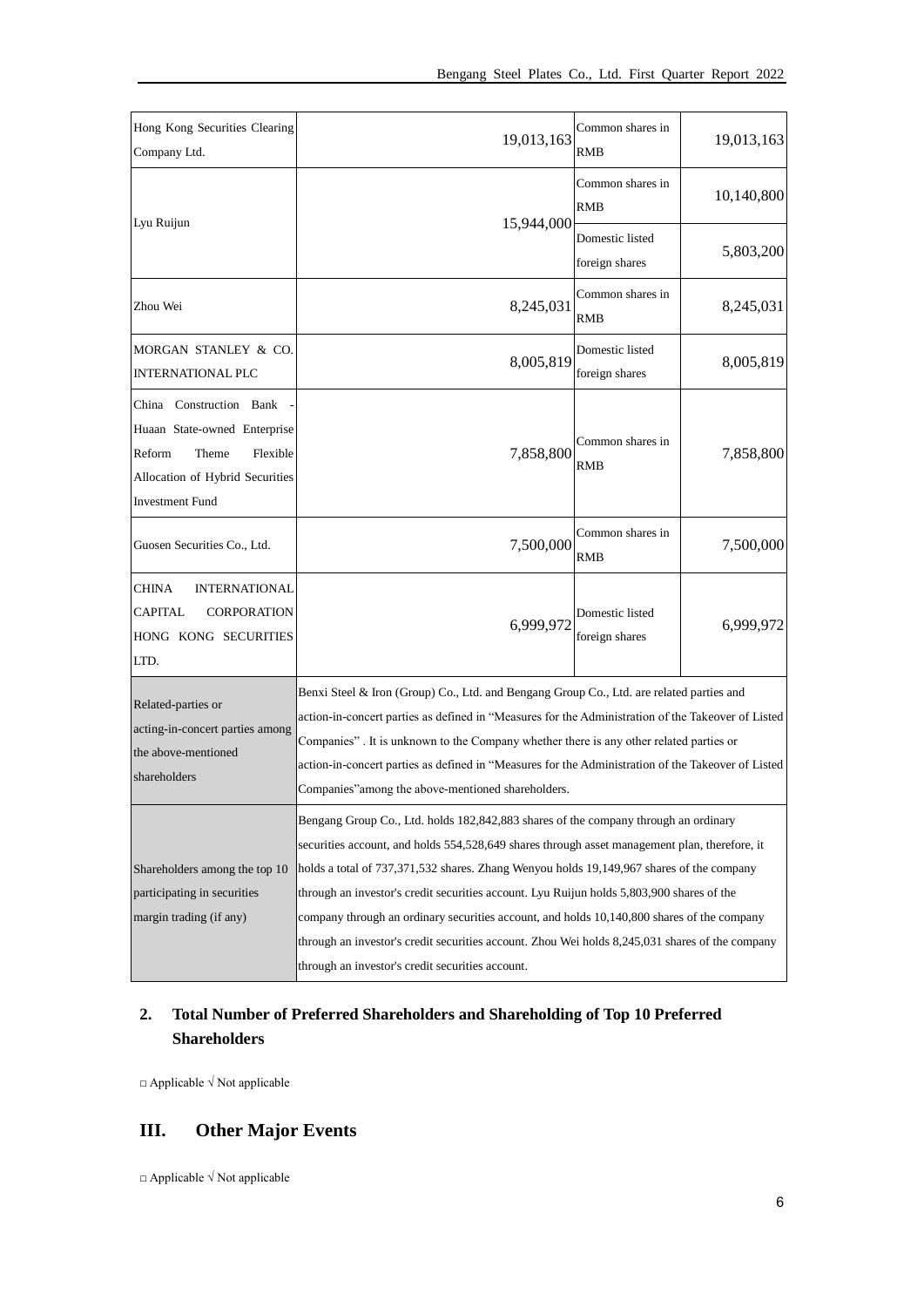# **IV. Quarterly Financial Statements**

#### **1. Financial Statements**

#### **(1) CONSOLIDATED STATEMENT OF FINANCIAL POSITION**

Prepared by: Bengang Steel Plates Co., Ltd.

|                                        |                   | Unit: Yuan        |
|----------------------------------------|-------------------|-------------------|
| Items                                  | Ending balance    | Beginning balance |
| Current assets:                        |                   |                   |
| Cash at bank and on hand               | 5,623,464,984.27  | 8,831,095,737.85  |
| Settlement provisions                  |                   |                   |
| Capital lent                           |                   |                   |
| Financial assets held for trading      |                   |                   |
| Derivative financial assets            |                   |                   |
| Notes receivable                       | 982,116,707.54    | 1,540,482,182.07  |
| Accounts receivable                    | 255,878,793.00    | 256,850,782.71    |
| Accounts receivable financing          | 1,764,936,076.15  | 1,530,735,647.38  |
| Prepayments                            | 1,168,995,371.85  | 994,370,345.64    |
| Premium receivable                     |                   |                   |
| Reinsurance accounts receivable        |                   |                   |
| Receivable deposit for reinsurance     |                   |                   |
| contract                               |                   |                   |
| Other receivables:                     | 163,679,106.67    | 165,937,280.41    |
| Including: Interest receivables        |                   | 2,523,993.39      |
| Dividend receivables                   |                   |                   |
| Redemptory financial assets for sale   |                   |                   |
| Inventories                            | 9,586,796,173.22  | 10,190,166,138.98 |
| Contract assets                        |                   |                   |
| Assets classified as held for sale     |                   |                   |
| Non-current assets due within one year |                   |                   |
| Other current assets                   | 1,051,876,175.73  | 754,948,193.56    |
| Total current assets                   | 20,597,743,388.43 | 24,264,586,308.60 |
| Non-current assets:                    |                   |                   |
| Loan and advances issued               |                   |                   |
| Debt investments                       |                   |                   |
| Other debt investments                 |                   |                   |

7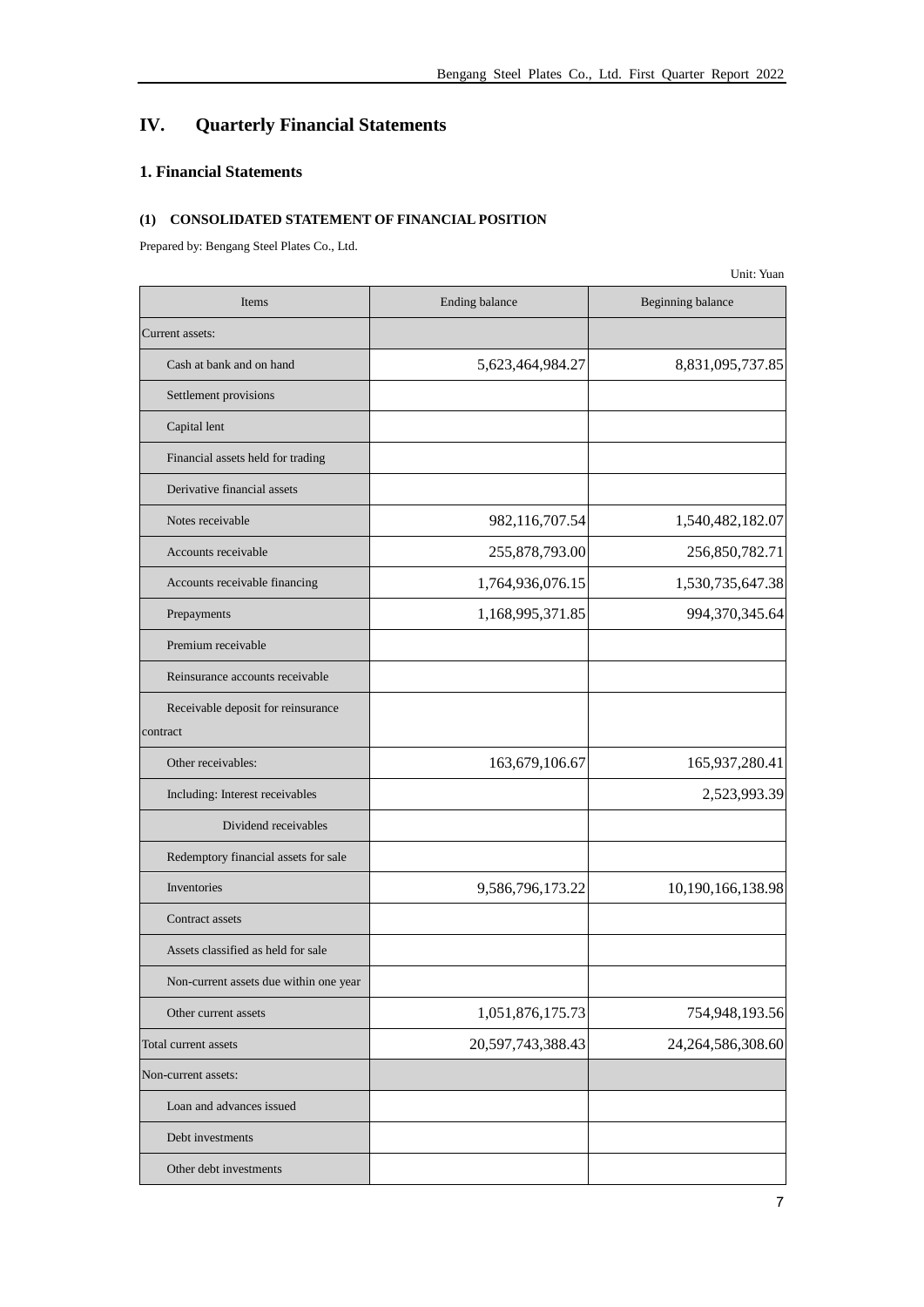| Items                                  | Ending balance    | Beginning balance     |
|----------------------------------------|-------------------|-----------------------|
| Long-term receivables                  |                   |                       |
| Long-term equity investments           | 2,981,784.07      | 2,981,784.07          |
| Other equity instrument investments    | 1,042,024,829.00  | 1,042,024,829.00      |
| Other non-current financial assets     |                   |                       |
| Investment properties                  |                   |                       |
| <b>Fixed assets</b>                    | 24,944,457,081.23 | 25,480,674,048.94     |
| Construction in progress               | 2,667,610,252.77  | 2,434,182,101.13      |
| Productive biological assets           |                   |                       |
| Oil and gas assets                     |                   |                       |
| Right of use assets                    | 1,425,271,614.71  | 1,440,365,248.31      |
| Intangible assets                      | 296,076,506.18    | 297,921,548.81        |
| Development expenditure                |                   |                       |
| Goodwill                               |                   |                       |
| Long-term deferred expenses            |                   |                       |
| Deferred tax assets                    | 155, 122, 816.54  | 153,756,548.31        |
| Other non-current assets               | 21,369,231.87     | 30,630,858.13         |
| Total non-current assets               | 30,554,914,116.37 | 30,882,536,966.70     |
| Total assets                           | 51,152,657,504.80 | 55, 147, 123, 275. 30 |
| <b>Current Liabilities:</b>            |                   |                       |
| Short-term loans                       | 3,349,269,640.00  | 4,053,088,140.00      |
| Loan from central bank                 |                   |                       |
| Absorbed deposit and interbank deposit |                   |                       |
| Financial liabilities held for trading |                   |                       |
| Derivative financial liabilities       |                   |                       |
| Notes payable                          | 1,471,541,365.35  | 4,635,083,376.48      |
| Accounts payable                       | 4,712,910,696.78  | 5,352,272,685.89      |
| Advance from customers                 |                   |                       |
| <b>Contract Liabilities</b>            | 5,208,218,604.35  | 4,708,188,093.78      |
| Financial assets sold for repurchase   |                   |                       |
| Deposits from customers and interbank  |                   |                       |
| Acting trading securities              |                   |                       |
| Acting underwriting securities         |                   |                       |
| Employee benefits payable              | 8,634,687.23      | 152,095,376.49        |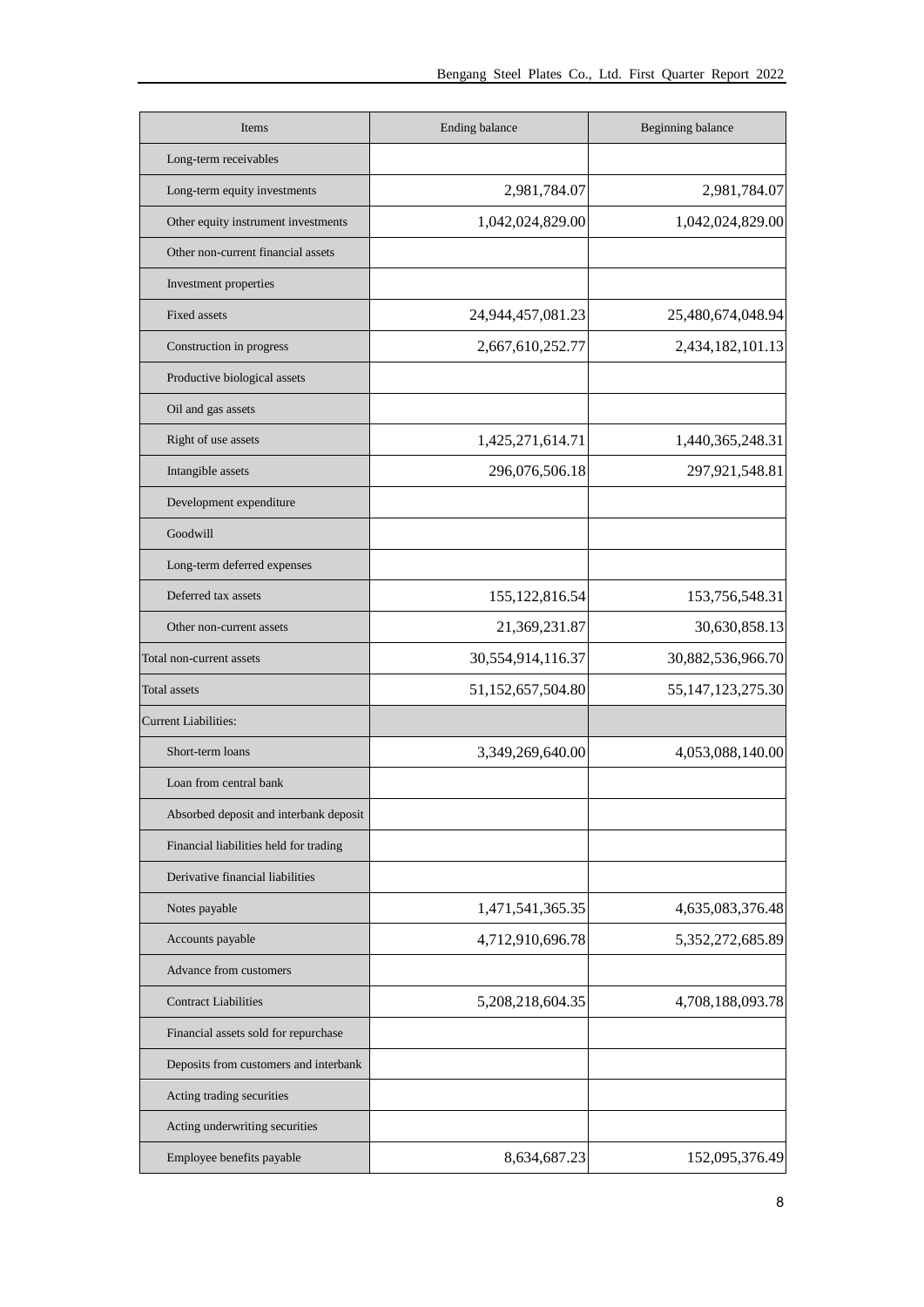| Items                                          | Ending balance    | Beginning balance |
|------------------------------------------------|-------------------|-------------------|
| Current tax liabilities                        | 28,743,413.28     | 114,267,988.70    |
| Other payables                                 | 1,039,110,555.17  | 1,348,025,731.98  |
| Including: Interest payables                   |                   |                   |
| Dividend payables                              |                   |                   |
| Handling charges and commission<br>payable     |                   |                   |
| Reinsurance accounts payable                   |                   |                   |
| Liabilities held for sale                      |                   |                   |
| Non-current liabilities due within one<br>year | 480,732,596.15    | 310,780,518.14    |
| Other current liabilities                      | 677,068,418.58    | 612,064,452.20    |
| Total current liabilities                      | 16,976,229,976.89 | 21,285,866,363.66 |
| Non-current liabilities:                       |                   |                   |
| Provision for insurance contract               |                   |                   |
| Long-term loans                                | 4,051,850,120.64  | 4,222,821,771.74  |
| Bonds payable                                  | 5,113,488,757.84  | 5,054,251,668.83  |
| Including: Preferred stock                     |                   |                   |
| Perpetual bond                                 |                   |                   |
| Lease liabilities                              | 1,397,342,552.69  | 1,424,667,169.15  |
| Long-term payables                             |                   |                   |
| Long-term employee benefits payables           |                   |                   |
| <b>Estimated liabilities</b>                   |                   |                   |
| Deferred income                                | 86,101,923.89     | 93,106,285.89     |
| Deferred tax liabilities                       |                   |                   |
| Other non-current liabilities                  |                   |                   |
| Total non-current liabilities                  | 10,648,783,355.06 | 10,794,846,895.61 |
| Total liabilities                              | 27,625,013,331.95 | 32,080,713,259.27 |
| Shareholders' equity:                          |                   |                   |
| Share capital                                  | 4,108,206,077.00  | 4,108,191,379.00  |
| Other equity instruments                       | 947,869,024.93    | 947,882,663.63    |
| Including: Preferred stock                     |                   |                   |
| Perpetual bond                                 |                   |                   |
| Capital reserves                               | 13,272,185,986.26 | 13,272,134,173.09 |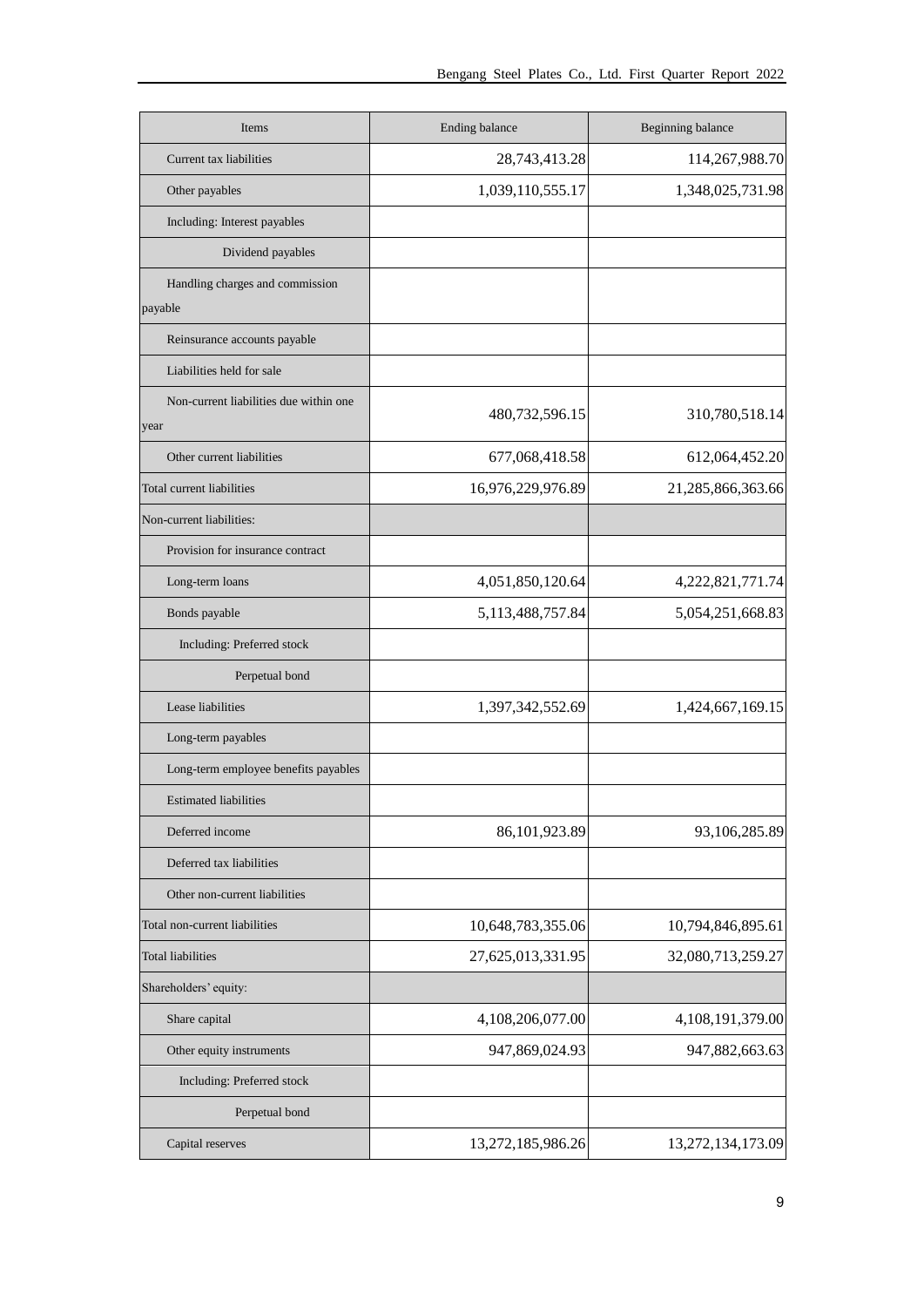| <b>Items</b>                                                         | Ending balance    | Beginning balance     |
|----------------------------------------------------------------------|-------------------|-----------------------|
| Less: treasury shares                                                |                   |                       |
| Other comprehensive income                                           |                   |                       |
| Special reserves                                                     | 18,596,548.92     | 337,978.57            |
| Surplus reserves                                                     | 1,195,116,522.37  | 1,195,116,522.37      |
| General risk reserves                                                |                   |                       |
| Undistributed profits                                                | 3,411,245,678.10  | 2,977,306,297.64      |
| Total equity attributable to equity holders of<br>the parent company | 22,953,219,837.58 | 22,500,969,014.30     |
| Non-controlling interests                                            | 574,424,335.27    | 565,441,001.73        |
| Total shareholder's equity                                           | 23,527,644,172.85 | 23,066,410,016.03     |
| Total liabilities and shareholder's equity                           | 51,152,657,504.80 | 55, 147, 123, 275. 30 |

Legal Representative: Huo Gang Person in charge of accounting: Jiang Xiaoyu Accounting Dept. Leader: Sun Yanbin

#### **(2) CONSOLIDATED STATEMENT OF COMPREHENSIVE INCOME**

|                                                      |                    | Unit: Yuan            |
|------------------------------------------------------|--------------------|-----------------------|
| Items                                                | The Current Period | The Previous Period   |
| 1. Total operating income                            | 16,621,491,876.35  | 15,252,265,770.99     |
| Including: Operating income                          | 16,621,491,876.35  | 15,252,265,770.99     |
| Interest income                                      |                    |                       |
| Premium earned                                       |                    |                       |
| Income from handling charges<br>and commission       |                    |                       |
| 2. Total operating cost                              | 16,046,070,028.37  | 14, 342, 475, 515. 13 |
| Including: Operating cost                            | 15,654,218,567.07  | 13,850,889,731.59     |
| Interest cost                                        |                    |                       |
| Expenditure for handling charges<br>and commission   |                    |                       |
| Surrender value                                      |                    |                       |
| Net expenditure for compensation                     |                    |                       |
| Net provision for insurance<br>contract appropriated |                    |                       |
| Bonus payment for policy                             |                    |                       |
| Reinsurance premium                                  |                    |                       |
| Taxes and surcharges                                 | 44,004,448.88      | 103,677,773.51        |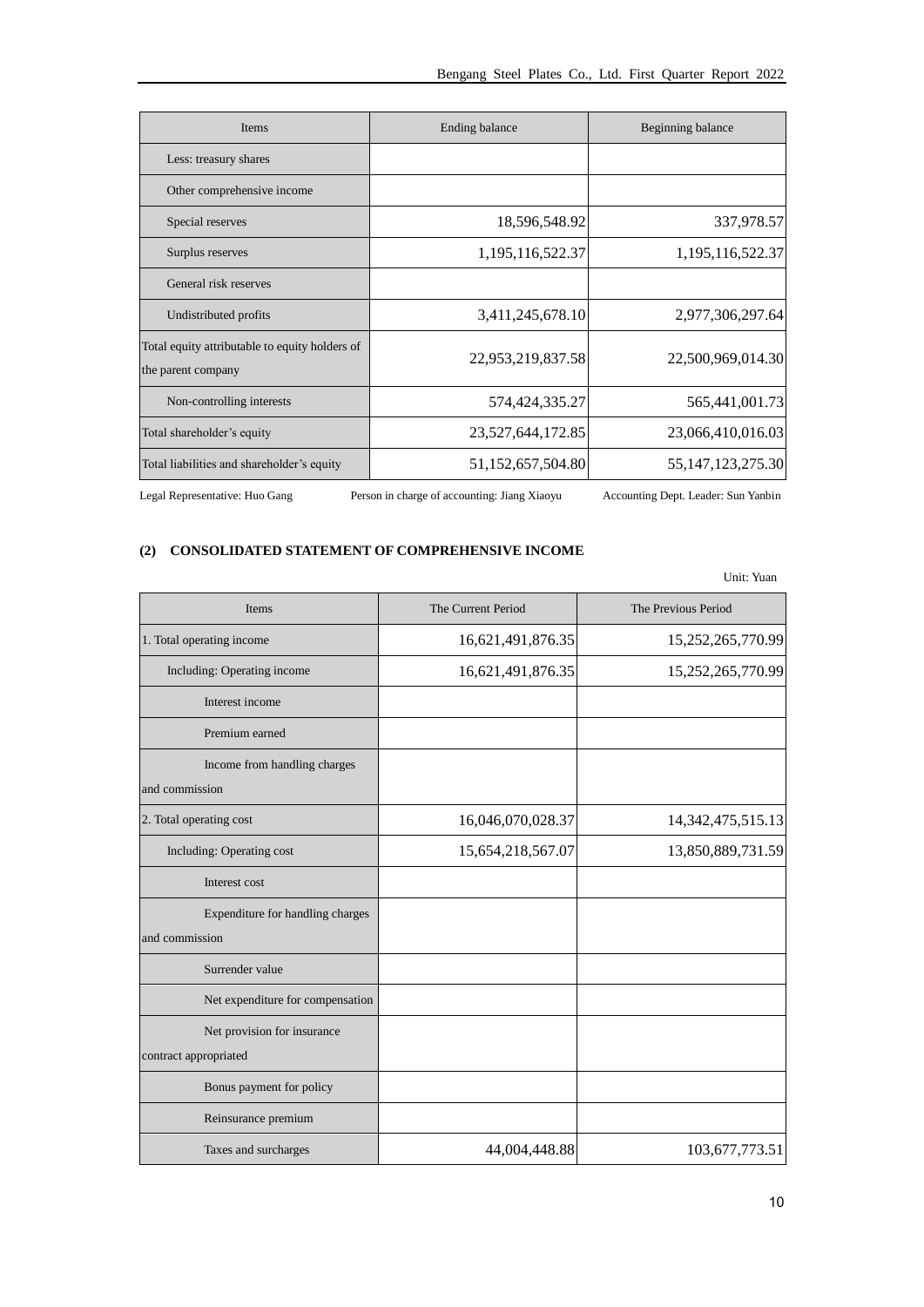| Items                                                                       | The Current Period | The Previous Period |
|-----------------------------------------------------------------------------|--------------------|---------------------|
| Selling and distribution expenses                                           | 31,455,748.09      | 21,419,092.78       |
| General and administrative<br>expenses                                      | 185, 355, 304. 08  | 197,489,963.37      |
| Research and development<br>expenses                                        | 10,539,231.95      | 9,276,704.82        |
| Financial expenses                                                          | 120,496,728.30     | 159,722,249.06      |
| Including: interest expenses                                                | 181,890,201.86     | 248,978,172.74      |
| Interest incomes                                                            | 40,628,453.50      | 114,535,834.58      |
| Add: Other incomes                                                          | 15,494,362.00      | 16,562,376.50       |
| Income on investment ("-" for loss)                                         |                    |                     |
| Including: Income from associates and<br>joint ventures                     |                    |                     |
| Income from derecognition<br>of financial assets measured at amortised cost |                    |                     |
| Exchange Income ("-" for loss)                                              |                    |                     |
| Hedging income from net exposure ("-"<br>for loss)                          |                    |                     |
| Gains from the change in fair value ("-"<br>for loss)                       |                    |                     |
| Expected credit losses ("-" for loss)                                       | 490,217.55         | 1,012,753.44        |
| Asset impairment losses ("-" for loss)                                      |                    |                     |
| Assets disposal gains ("-" for loss)                                        | 3,778,746.80       | 130,675.05          |
| Operating profit ("-" for loss)                                             | 595,185,174.33     | 927,496,060.85      |
| Add: Non-operating income                                                   | 1,349,902.58       | 873,594.74          |
| Less: Non-operating expenses                                                | 6,447,736.39       | 6,197,792.66        |
| Total profit ("-" for loss)<br>4.                                           | 590,087,340.52     | 922,171,862.93      |
| Less: Income tax expenses                                                   | 148,409,306.39     | 229,308,801.27      |
| 5.<br>Net Profit ("-" for loss)                                             | 441,678,034.13     | 692,863,061.66      |
| Classification by continuing<br>(1)<br>operating                            |                    |                     |
| 1 Net profit from continuing<br>operation ("-" for loss)                    | 441,678,034.13     | 692,863,061.66      |
| 2 Net profit from discontinued<br>operation ("-" for loss)                  |                    |                     |
| Classification by ownership<br>(2)                                          |                    |                     |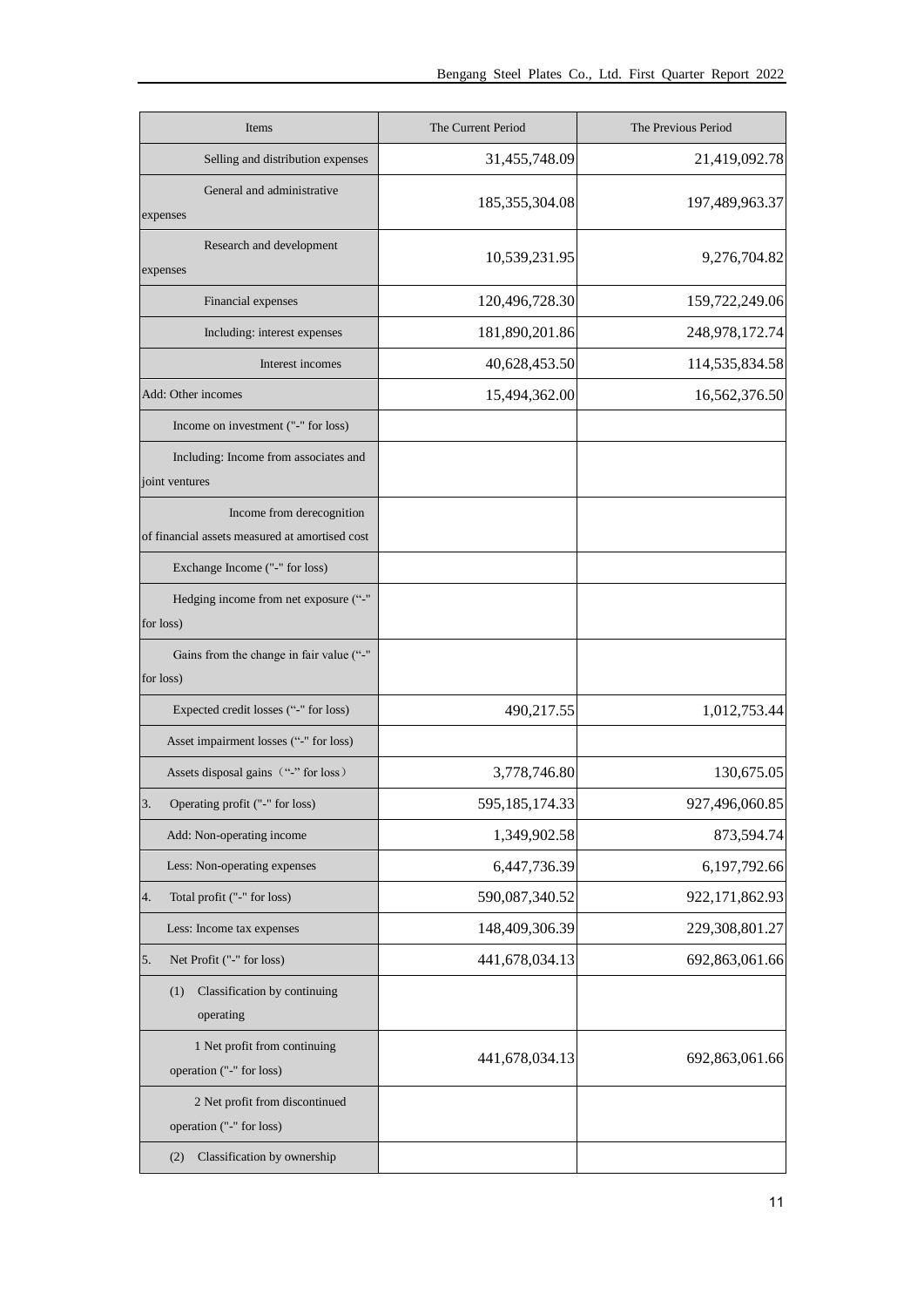| Items                                                                                                                    | The Current Period | The Previous Period |
|--------------------------------------------------------------------------------------------------------------------------|--------------------|---------------------|
| 1 Net profit attributable to the<br>owners of parent company                                                             | 433,939,380.46     | 686,599,759.65      |
| 2 Net profit attributable to<br>non-controlling shareholders                                                             | 7,738,653.67       | 6,263,302.01        |
| 6. Other comprehensive income after tax                                                                                  |                    |                     |
| Other comprehensive income attributable to<br>owners of parent company after tax                                         |                    |                     |
| 1) Other comprehensive income items<br>that will not be reclassified into gains/losses                                   |                    |                     |
| (1). Re-measurement of defined<br>benefit plans of changes in net debt or net<br>assets                                  |                    |                     |
| (2). Other comprehensive income<br>under the equity method cannot be reclassified<br>into profit or loss                 |                    |                     |
| (3). Changes of fair value of other<br>equity instrument investments                                                     |                    |                     |
| (4). Changes in the fair value of<br>the company's own credit risk                                                       |                    |                     |
| $(5)$ . Others                                                                                                           |                    |                     |
| 2) Other comprehensive income that will<br>be reclassified into profit or loss                                           |                    |                     |
| (1). Other comprehensive income<br>under the equity method can be reclassified<br>into profit or loss                    |                    |                     |
| (2). Gains and losses from fair<br>value changes of other debt investments                                               |                    |                     |
| (3). Gains and losses resulting<br>from reclassification of financial assets<br>recognised in other comprehensive income |                    |                     |
| (4). Credit impairment losses of<br>other debt investments                                                               |                    |                     |
| (5). Effective portion of gains or<br>losses from cash flow hedging                                                      |                    |                     |
| (6). Translation differences in<br>foreign currency financial statements                                                 |                    |                     |
| $(7)$ . Others                                                                                                           |                    |                     |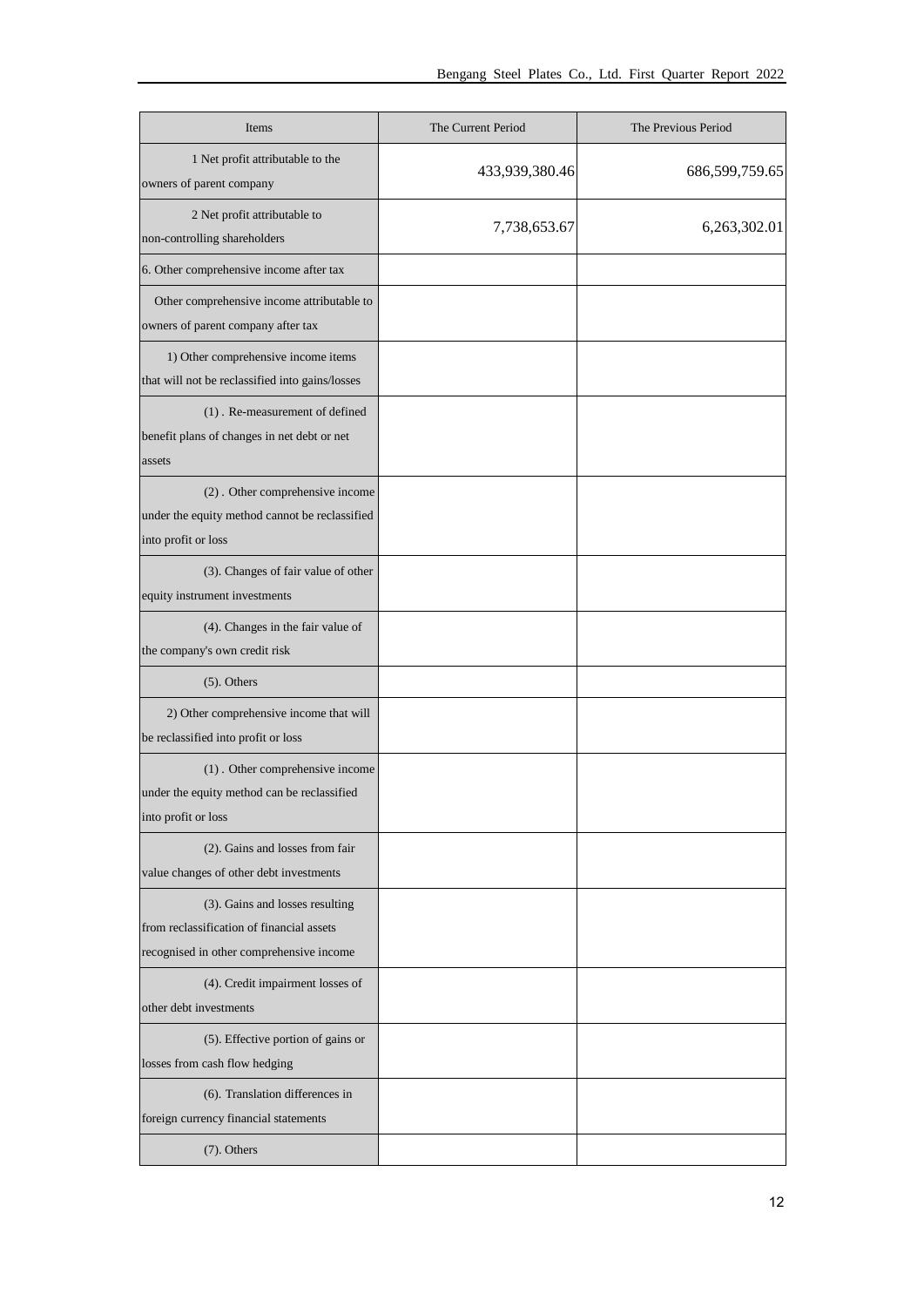| Items                                                                                | The Current Period | The Previous Period |
|--------------------------------------------------------------------------------------|--------------------|---------------------|
| Other comprehensive income attributable to<br>non-controlling shareholders after tax |                    |                     |
| 7. Total comprehensive income                                                        | 441,678,034.13     | 692,863,061.66      |
| Total comprehensive income attributable<br>to owners of parent company               | 433,939,380.46     | 686,599,759.65      |
| Total comprehensive income attributable<br>to non-controlling shareholders           | 7,738,653.67       | 6,263,302.01        |
| 8. Earnings per share:                                                               |                    |                     |
| 1) Basic earnings per share                                                          | 0.11               | 0.18                |
| 2) Diluted earnings per share                                                        | 0.11               | 0.18                |

The current business combination under common control, the net profits of the combined party before achieved: Yuan, net profit of previous period of the combined party realized: Yuan.

Legal Representative: Huo Gang Person in charge of accounting: Jiang Xiaoyu Accounting Dept. Leader: Sun Yanbin

#### **(3) CONSOLIDATED STATEMENT OF CASH FLOWS**

Unit: Yuan

| Items                                                                    | The Current Period | The Previous Period |
|--------------------------------------------------------------------------|--------------------|---------------------|
| 1. Cash flow from operating activities:                                  |                    |                     |
| Cash received from sale of goods or<br>rendering of services             | 13,265,312,867.96  | 9,965,304,063.89    |
| Net increase of customers' deposit and<br>interbank deposit              |                    |                     |
| Net increase of loan from central bank                                   |                    |                     |
| Net increase of loans from other<br>financial institutions               |                    |                     |
| Cash received for premium of original<br>insurance contract              |                    |                     |
| Net cash received for reinsurance<br>business                            |                    |                     |
| Net increase of deposit and investment<br>of the insured                 |                    |                     |
| Net increase of Financial assets at fair<br>value through profit or loss |                    |                     |
| Cash from receiving interest, handling<br>charge and commission          |                    |                     |
| Net increase of loans from other                                         |                    |                     |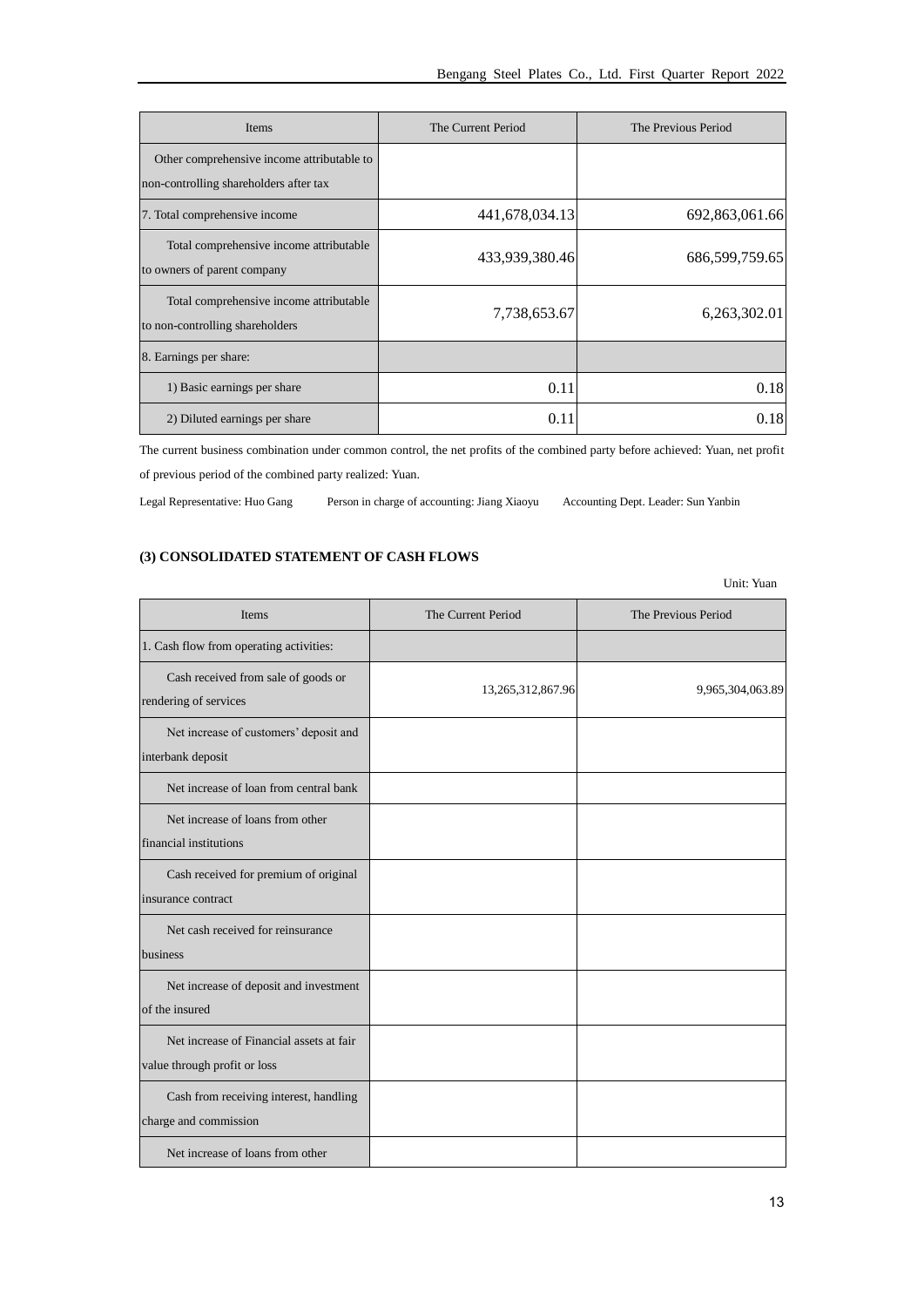| Items                                                               | The Current Period    | The Previous Period |
|---------------------------------------------------------------------|-----------------------|---------------------|
| financial institutions                                              |                       |                     |
| Net increase of fund for buy-back                                   |                       |                     |
| business                                                            |                       |                     |
| Tax rebate received                                                 | 2,239,644.55          | 35,592,041.90       |
| Other cash received relating to                                     | 50,088,356.08         | 44,680,105.17       |
| operating activities                                                |                       |                     |
| Subtotal of cash inflow received from                               | 13,317,640,868.59     | 10,045,576,210.96   |
| operation activities                                                |                       |                     |
| Cash paid for goods and services                                    | 12, 121, 835, 737. 97 | 10,187,896,266.01   |
| Net increase of customer's loan and                                 |                       |                     |
| advances                                                            |                       |                     |
| Net increase of deposit in central bank<br>and interbank deposit    |                       |                     |
|                                                                     |                       |                     |
| Cash for payment of compensation for<br>original insurance contract |                       |                     |
| Net increase in funds lent                                          |                       |                     |
| Cash for payment of interest, handling                              |                       |                     |
| charge and commission                                               |                       |                     |
| Cash for payment of policy bonus                                    |                       |                     |
| Cash paid to and on behalf of                                       |                       |                     |
| employees                                                           | 550,253,943.99        | 499,525,498.95      |
| Cash paid for all types of taxes                                    | 329,077,236.17        | 304,963,305.18      |
| Other cash paid relating to operating                               | 27,418,277.70         | 19,661,406.05       |
| activities                                                          |                       |                     |
| Subtotal of cash outflow received from                              | 13,028,585,195.83     | 11,012,046,476.19   |
| operation activities                                                |                       |                     |
| Net cash flows generated from operating<br>activities               | 289,055,672.76        | -966,470,265.23     |
| 2. Cash flows from investing activities:                            |                       |                     |
| Cash received from return on                                        |                       |                     |
| investments                                                         |                       |                     |
| Cash received from distribution of                                  |                       |                     |
| dividends or profit                                                 |                       |                     |
| Net cash received from disposal of                                  |                       |                     |
| fixed assets, intangible assets and other                           | 4,341,972.00          |                     |
| long-term assets                                                    |                       |                     |
| Net cash received from disposal of                                  |                       |                     |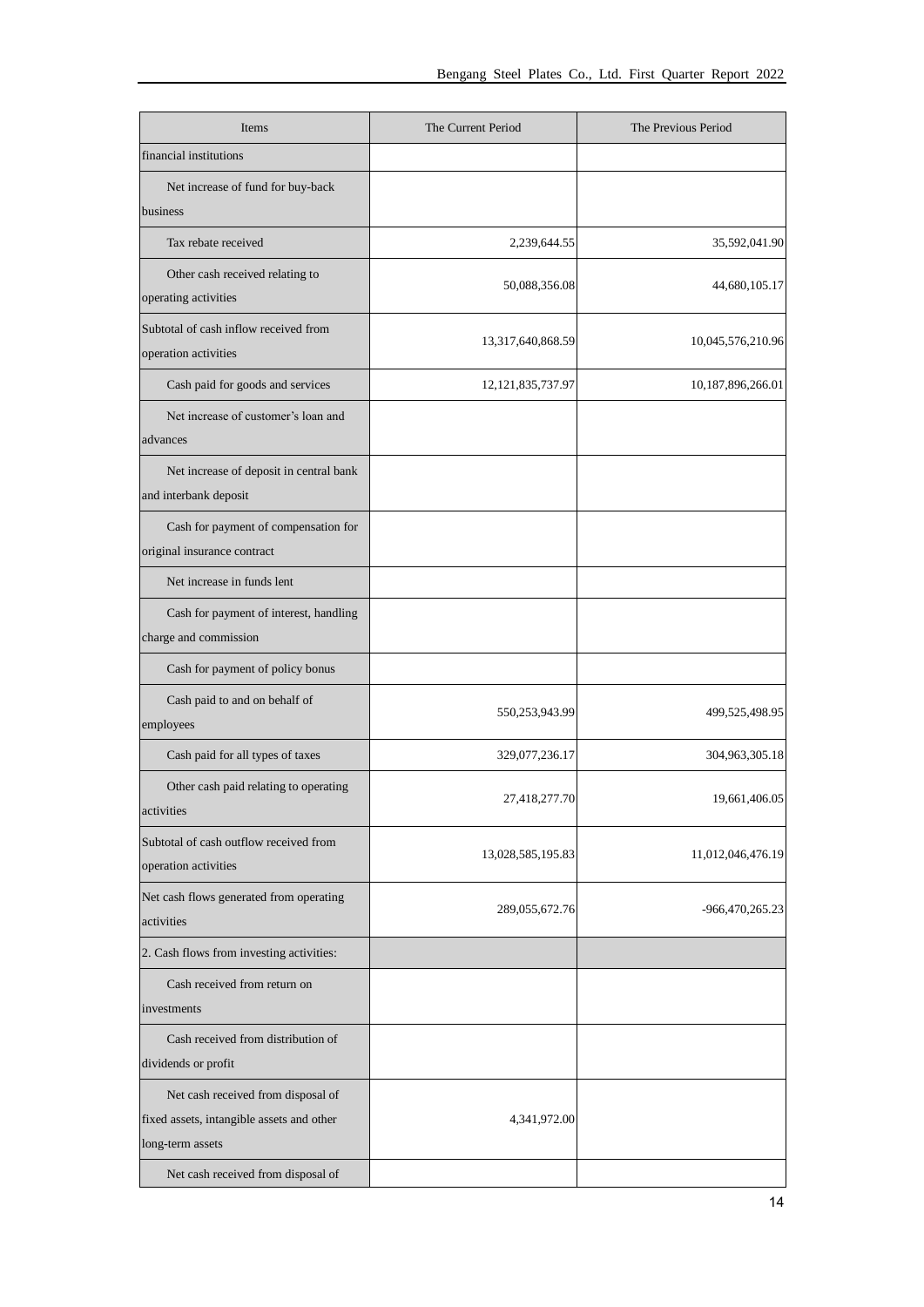| Items                                                             | The Current Period | The Previous Period |
|-------------------------------------------------------------------|--------------------|---------------------|
| subsidiary and other operating units                              |                    |                     |
| Other cash received relating to                                   |                    |                     |
| investing activities                                              |                    |                     |
| Subtotal of cash inflow received from                             | 4,341,972.00       |                     |
| investing activities                                              |                    |                     |
| Cash paid for acquisition of fixed                                |                    |                     |
| assets, intangible assets and other long-term<br>assets           | 131,364,994.60     | 420,987,681.05      |
|                                                                   |                    |                     |
| Cash paid for acquisition of investments                          |                    |                     |
| Net increase of mortgage loan                                     |                    |                     |
| Net cash paid to acquire subsidiaries<br>and other business units |                    |                     |
| Other cash paid relating to investing<br>activities               |                    | 3,000,000,000.00    |
| Subtotal of cash outflows from investing                          |                    |                     |
| activities                                                        | 131,364,994.60     | 3,420,987,681.05    |
| The net cash flow generated by investment                         | $-127,023,022.60$  | -3,420,987,681.05   |
| activities                                                        |                    |                     |
| 3. Cash flows from financing activities:                          |                    |                     |
| Proceeds from investment                                          |                    |                     |
| Including: Proceeds from investment of                            |                    |                     |
| non-controlling shareholders of subsidiary                        |                    |                     |
| Proceeds from borrowings                                          | 200,000,000.00     | 1,512,381,000.00    |
| Other proceeds relating to financing                              |                    |                     |
| activities                                                        |                    |                     |
| Subtotal cash inflow received from financing                      | 200,000,000.00     | 1,512,381,000.00    |
| activities                                                        |                    |                     |
| Cash repayments of borrowings                                     | 958,584,275.97     | 1,556,333,658.67    |
| Cash payments for distribution of                                 | 82,795,166.16      | 266,480,285.50      |
| dividends, profit or interest expenses                            |                    |                     |
| Including: Cash paid to non-controlling                           |                    |                     |
| shareholders as dividend and profit by<br>subsidiaries            |                    |                     |
| Other cash payments relating to                                   |                    |                     |
| financing activities                                              |                    |                     |
| Subtotal of cash outflows from financing                          |                    |                     |
| activities                                                        | 1,041,379,442.13   | 1,822,813,944.17    |